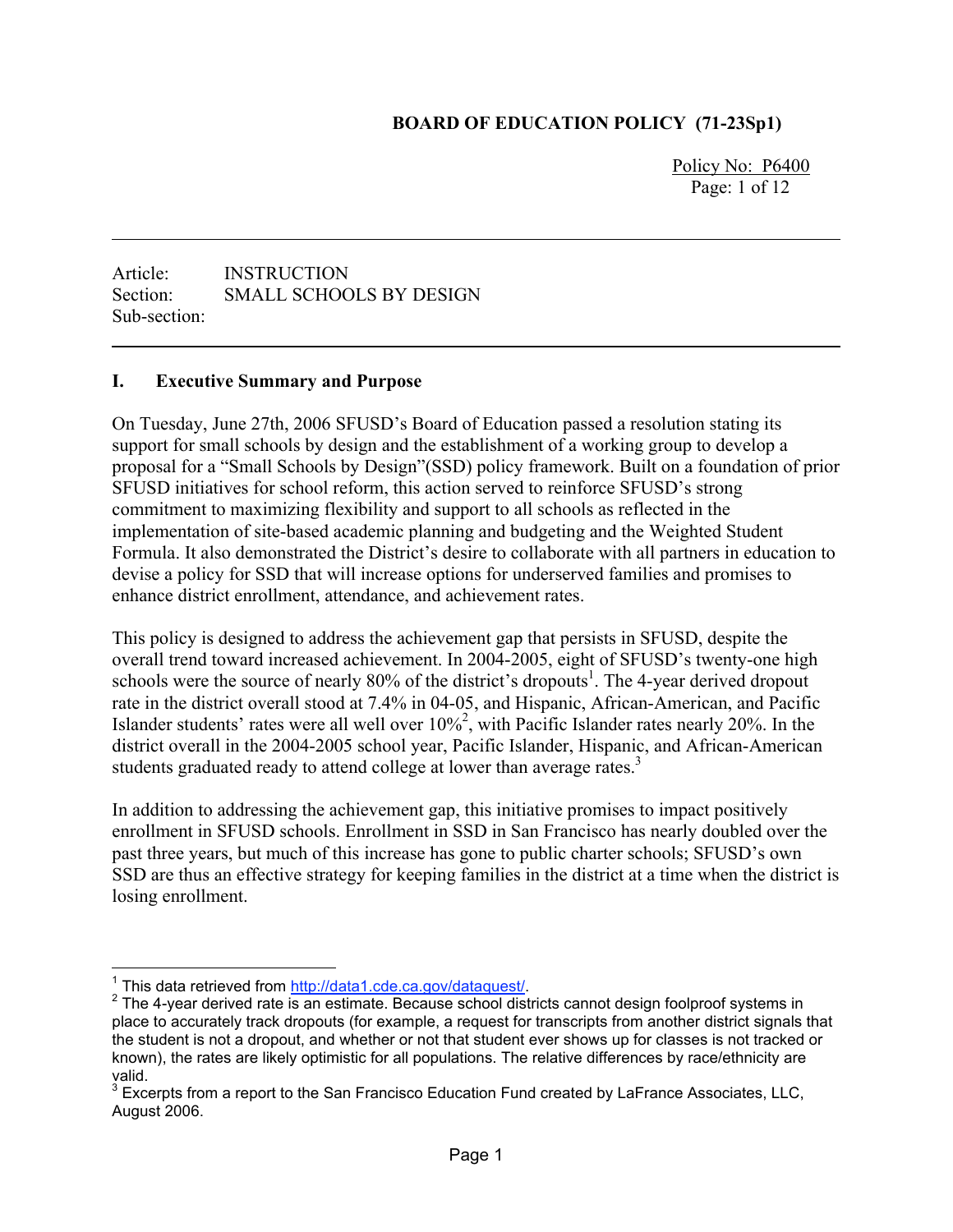The Small Schools by Design policy development working group convened in August 2006 and included representation from current SFUSD small schools by design staff, parents, and students, district staff, district's bargaining units including UASF and UESF, as well as community based organizations/foundations that support the development of small schools in SFUSD.

The vision of the working group was guided by a general understanding that SSD need to have specific structures and be "small" enough to ensure the delivery of high quality educational opportunities in a setting where students are well known by their teachers and other adults. The purpose of the policy development was meant to further K-12 school reform in SFUSD and to provide a proactive strategy to close the achievement gap and promote equitable outcomes for all youth. All members agreed that the small school policy would prioritize vulnerable, underserved students as defined by multiple measures including drop-out rates, poverty levels, GPA, A-G course completion, etc., and would increase options for underserved families thus promising to increase district enrollment.

The working group process was rooted in the latest research, which demonstrates that small schools, particularly schools of choice, have a measurably positive impact upon inner-city kids, especially African-American and Latino students and those from low-income families. This data finds that:

- Small school size improves students' outcomes on grades and test scores.
- Small school size greatly improves attendance rates and lowers drop-out rates.
- Female and non-white students, in particular, do better in smaller schools.
- Students with special needs, including so-called "at-risk," "exceptional," "disadvantaged," and "gifted" students, are better served by smaller school units.
- In the small-school environment, security improves and violence decreases, as do student alcohol and drug abuse.<sup>4</sup>

The objective of the working group was to develop policy recommendations in each of these areas that would serve to distinguish SSD and provide the capacity for their sustainability. A core belief of the SSD working group is that if schools are provided maximum control over their resources to create an innovative educational program, in exchange for increased, clearly articulated standards of performance, student engagement and performance will improve. While SSD policy enhances autonomy over budget, staffing, curriculum and assessment, instructional time, governance and policies, and facilities, each of the schools is held to high standards of performance through a specialized school quality review process using a set of benchmarks that articulate the criteria for high-performing small schools.

<sup>————————————————————&</sup>lt;br><sup>4</sup> "Small Schools: The Numbers Tell a Story", Michael Klonsky, a summary of recent academic research on small schools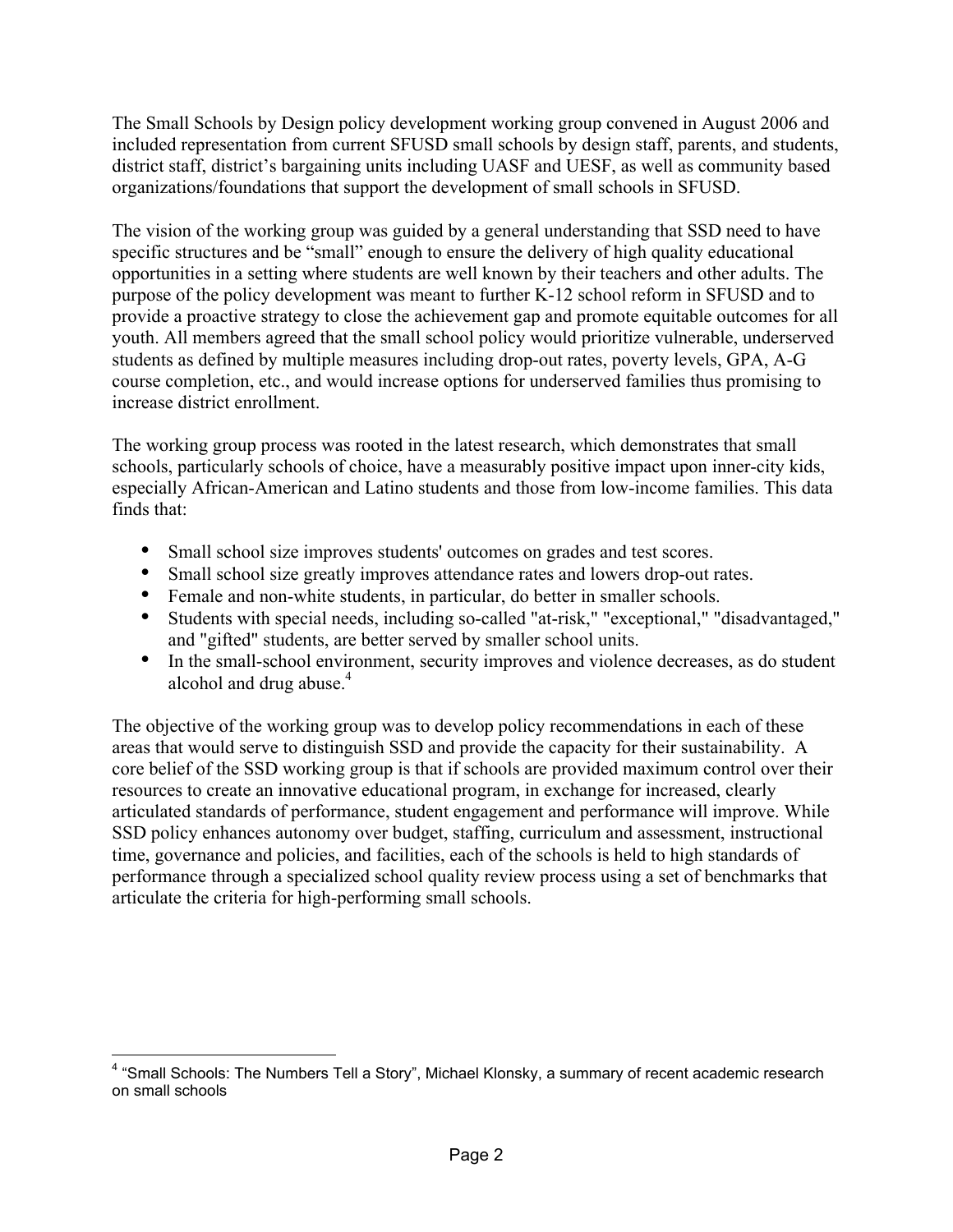#### **II. Defining Characteristics and Core Principles of Small Schools by Design**

- A. School or design teams must demonstrate a commitment to:
	- 1. **Size and Personalization:** Small schools by design (SSD) will aim to enroll a number of students that is consistent with best practices literature of small schools, including the following range at each grade level:

| Grade Level | Ideal Size Range |
|-------------|------------------|
| $K-5$       | Up to $250$      |
| K-8         | Up to $400$      |
| $K-12$      | Up to $500$      |
| 6-8         | Up to $400$      |
| $6 - 12$    | Up to $500$      |
| $9 - 12$    | Up to $400$      |
|             |                  |

SSD shall strive to maintain a reduced teacher to pupil ratio by using coring, looping, and other personalization strategies. These schools shall use their smallness as a vehicle to implement research-based personalization strategies that foster strong, ongoing relationships with students and their families and create a learning environment that addresses the diverse academic needs of all children. The district will honor the school's design plan, including enrollment ceilings.

- 2. **Equity and Achievement:** SSD shall incorporate research-based curriculum, instruction, and assessment strategies that promote high achievement and equitable academic results for all students, meaning that students' achievement levels will not correlate to their race, gender, English language learner status, or another other identity. Strategies to promote equity and achievement could include: extensive opportunities for academic enrichment both inside and outside of the instructional day; access for all students to the full range of curricular programs; heterogeneous classrooms; multiple forms of assessment that inform instructional strategies; inquirybased, culturally relevant pedagogical practices that engage students by tapping into their passions and interests.
- 3. **Parents and Families as Partners:** SSD shall treat parents as critical partners in the life of the school and shall include their voices in significant governance and policy decisions that impact the school community. SSD will demonstrate: an ongoing dialogue between families, teachers and school leadership around goals, roles and respectful relationships; family involvement in the academic life of the school; strategies to help families support students in achieving their educational goals; and systems that promote regular one-on-one communication between teachers and families.
- 4. **Professional Learning Community:** SSD value teacher collaboration and help to create and nurture a professional learning community within the school. Teachers and administrators shall have significant time to work together on all of the elements within a school that that impact the quality of teaching and learning. SSD encourage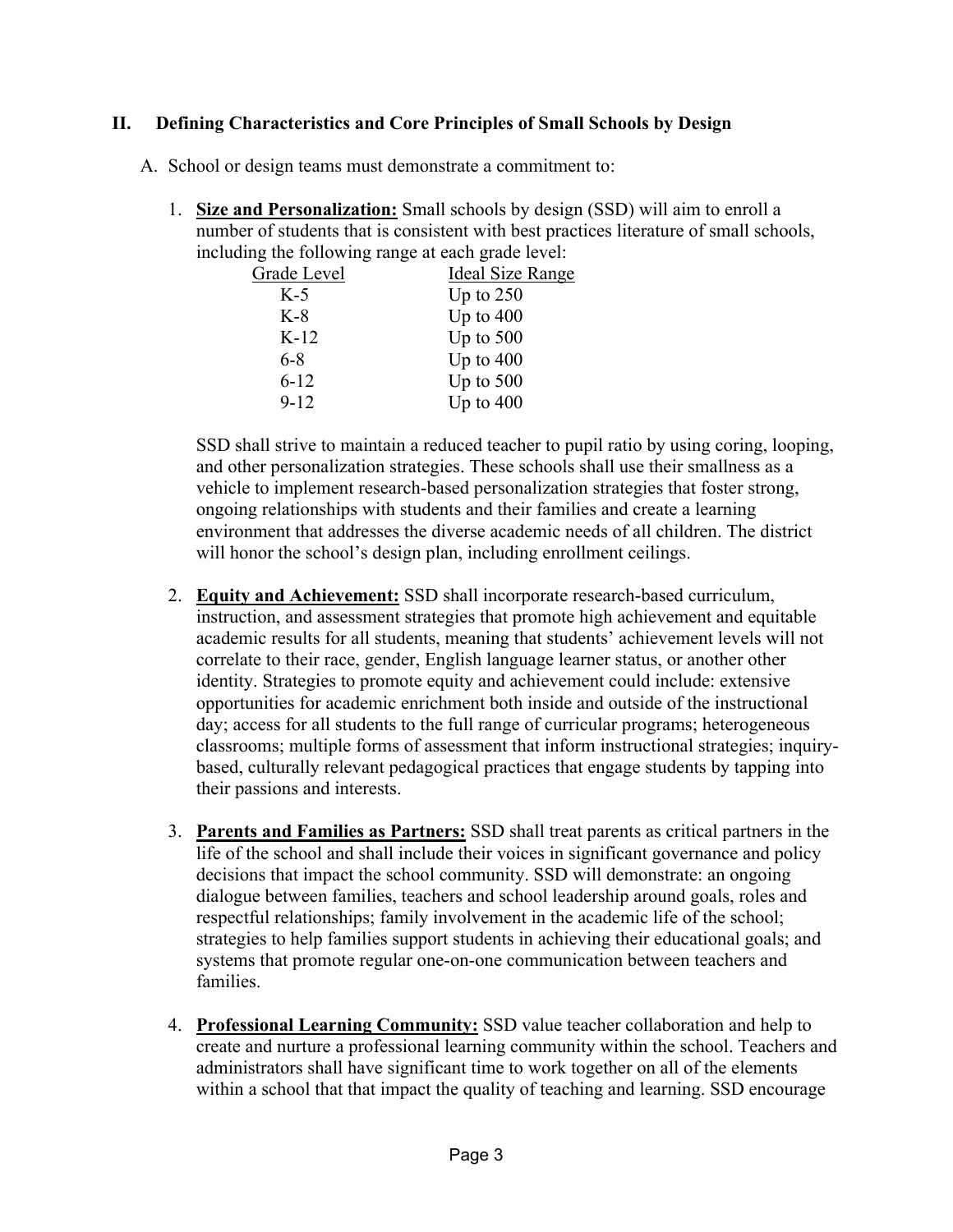teacher collaboration across disciplines and grade levels in order to create a cohesive and integrated instructional program. SSD allow for teachers to have on-going preparation time to collaboratively plan curriculum, team-teach and influence each others' professional growth during the school year as well as during staff retreats.

- 5. **Uniqueness and Choice:** SSD shall not strive to be comprehensive schools but rather shall be distinctive and focused schools of choice that promote equitable academic outcomes and help close the achievement gap.
- 6. **Positive School Climate:** SSD shall strive to create and maintain a safe and nurturing school community where all difference are respected and honored. A tone of decency and trust exists throughout the school community. SSD model the values of dedication, care, creativity and interdependence. Students and staff feel a sense of ownership and belonging.
- 7. **Resources:** SSD will allocate resources to address the needs of all students and support powerful classroom instruction. Budget planning will prioritize teaching and learning with the majority of funding directed to the classroom.
- 8. **Leadership:** SSD shall draw from research on best practices in governance and decision-making, including distributive leadership, equitable and democratic decision-making, and processes that nurture and build leadership among school staff. SSD will work with the district to hire instructional leaders who demonstrate the skills and vision for professional development and teacher support, especially for new teachers aligned with the mission of the school.

# **III. Becoming a Small School by Design in SFUSD**

# **A. Schools eligible to join the SSD Initiative include:**

- 1. Schools or programs in the district that are interested in applying to become/transition into a Small School by Design
- 2. Charter schools that are interested in returning to the district and applying for SSD status
- 3. New school design teams that are interested in applying to start a SSD

# **B. Application and selection process:**

- 1. RFP application and decision-making process, facilitated by group that includes robust stakeholder representation that mirrors or exceeds the breadth of the Small Schools Task Force, and including:
	- a. Letter of Intent
	- b. Application/Proposal, including analysis of prior school and student performance data for existing schools and referring to indicators listed in Section VI. A. Note: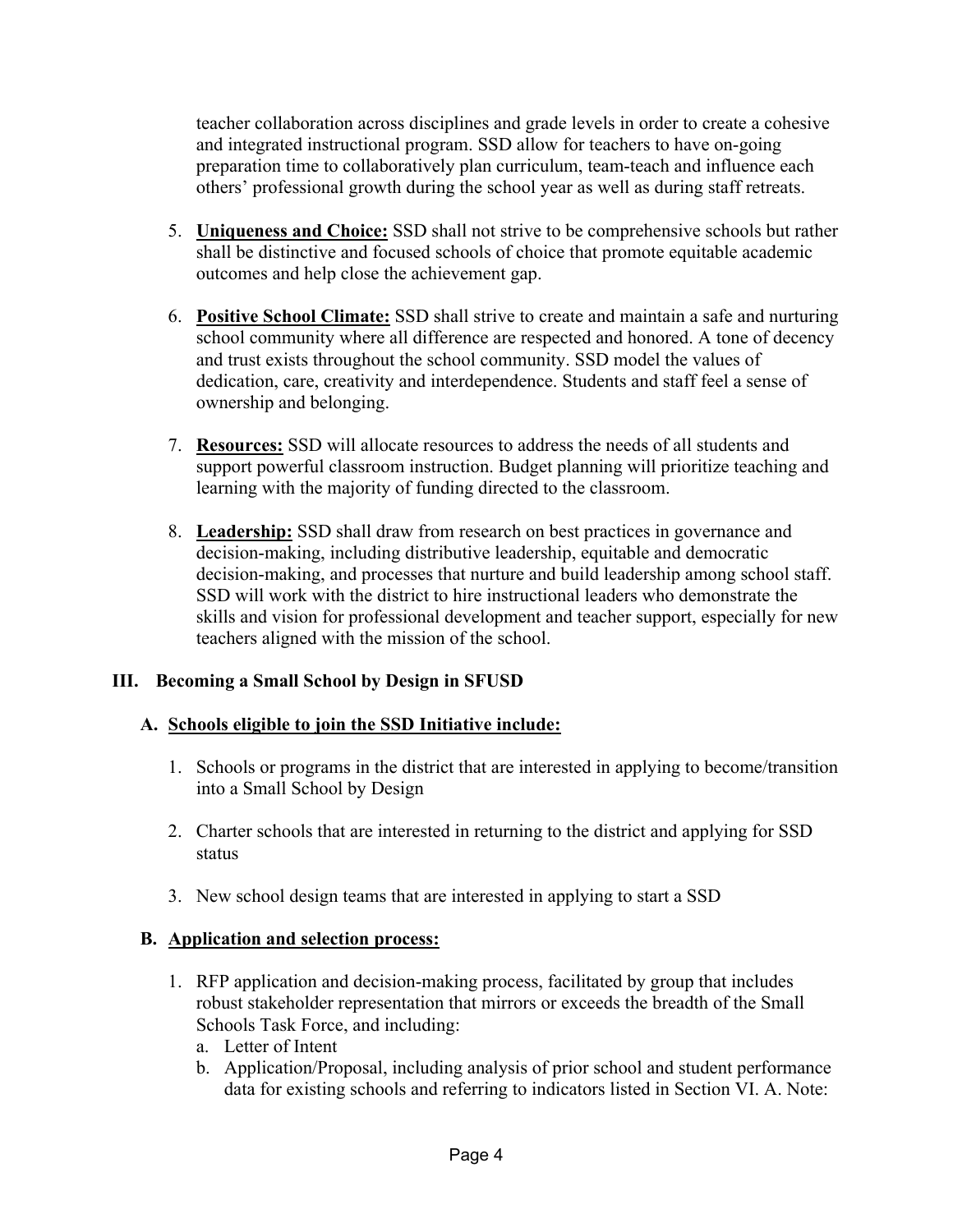The purpose of looking at existing schools' prior data shall be developmental, in order to consider ways to improve performance for selected schools, rather than as a basis for exclusion from the initiative. Because this initiative builds on a proven strategy for closing the achievement gap, schools with weak data points might in fact be selected explicitly in order to improve their data.

- c. Planning or Implementation Process
- 2. Selection process, including:
	- a. Interview
	- b. Site Visit
	- c. Selection based on a qualitative rubric (to be developed in implementation phase)

# **IV. Leadership and District Level Support**

# **A. Sustainability and Accountability**

Through the establishment of a Division of Small Schools by Design, SFUSD will ensure the sustainability of SSD in San Francisco. The Division will monitor the accountability commitments of all SSD according to their design plans and school Academic/Site Plans aligned with federal, state, and district mandates.

# **B. Infrastructure to Support the Implementation of the SSD Policy**

The Division of Small Schools by Design in SFUSD will oversee the development of a network of SSD, attending to issues of start up, conversions from larger schools, inclusion of charter schools, and operations that are unique to SSD across school levels. The Division will be headed by a top-level district leader, with the authority of an Assistant Superintendent, who reports directly to the Associate Superintendent over School Operations and Instructional Services (SOIS) or his/her equivalent and participates in all SOIS meetings. The Division will ensure the development of the infrastructure within SFUSD to adequately support the implementation of the SSD policy.

# **C. Role of SFUSD's Division of Small Schools by Design**

The Division of Small Schools by Design in SFUSD will support the development of resources, securing of appropriate facilities, incubating of new schools and conversion of existing schools, and advocating throughout SFUSD on behalf of SSD aligned with and in accordance with the SSD policy. The Division will provide technical assistance to other central office personnel in any necessary restructuring of district practices in order to successfully implement the SSD policy.

# **D. Incubation Process**

SFUSD, along with external partners, will support the incubation process of new schools and school conversions into SSD as part of the responsibilities of the Division of Small Schools by Design. The goal of the incubation process will be to have at least five SSD secondary schools (middle, high school, and potentially K-8), including existing schools, in place by 2008-09. Not withstanding this goal, all schools entering this initiative must demonstrate the capacity to succeed as SSD as reflected in the application process described in Section III.B.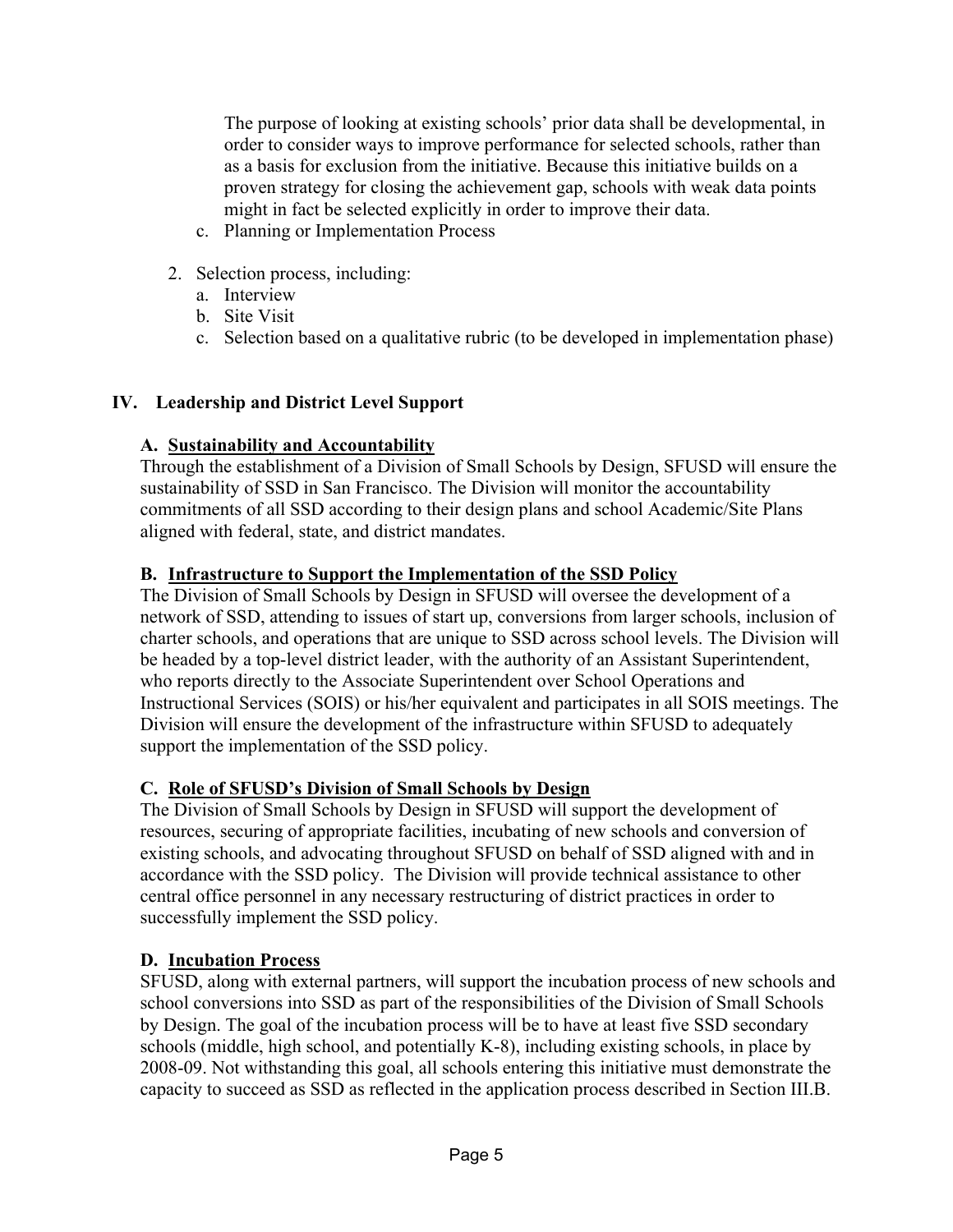Existing SSD would submit an application by March 29, 2007, to become a part of the initiative for the 2007-08 school year. (See Addendum A: draft Policy Implementation Timeline). By Fall 2009, the Division of SSD will revisit the application process to potentially include elementary schools.

# **E. Supervising, Coaching, and Evaluating SSD**

The Division of Small Schools by Design of SFUSD will be responsible for supervising, coaching and evaluating the operations and teaching and learning practices of the SSD, as well as the initiative as a whole, and for actively seeking resources to create a support team for SSD. The top-level district leader who runs this Division will work closely with the Assistant Superintendents for elementary, middle, and high school levels.

# **V. Areas of Autonomy**

- **A. Staffing:** Small Schools by Design (SSD) shall have increased flexibility to build and maintain a staff that is committed to the school's vision and staff collective agreements. Specific provisions to guarantee this flexibility include:
	- 1. The entire returning staff at a school shall come to consensus no later than March 15<sup>th</sup>, and aligned with the Academic/Site Plan, shall determine the faculty working agreements that define their work at that school. The consensus agreement may include paid time, resources, priorities, and programs.
		- a. Any March  $15<sup>th</sup>$  consensus agreement will be proposed to the policy-making bodies of UESF for the purpose of seeking a site-specific memorandum of understanding detailing any exceptions from the UESF/SFUSD contracts.
		- b. If the requisite UESF bodies agree with the proposed exemptions, the memorandum shall be proposed to the District.
		- c. No exceptions to the UESF/SFUSD contracts will violate the integrity of the contracts.
		- d. The site Union Building Committee shall be responsible for the facilitation of any such agreement once ratified.
		- e. Any site-specific consensus agreement arrived at in the manner described herein shall apply for one year and be subject to re-authorization.
	- 2. During the hiring process, SSD will meet formally with teachers from the eligibility list following the sequence provided by HR, including consolidated teachers and voluntary transfers. The team to meet with any teacher from the eligibility list should consist of school staff members, the UBC chair or designee, the head of the school or designee, students, and parents selected by the parents' association or their designee. The majority of the people on this committee must be teachers elected by a process facilitated by the UBC.
	- 3. The district supports the ability of SSD to staff their schools with teachers and other staff members who support the vision and mission of the school and for that staffing to happen in as timely a manner as possible, with the goal of the end of the school year. Consolidated teachers may choose to work at SSD if offered a job by the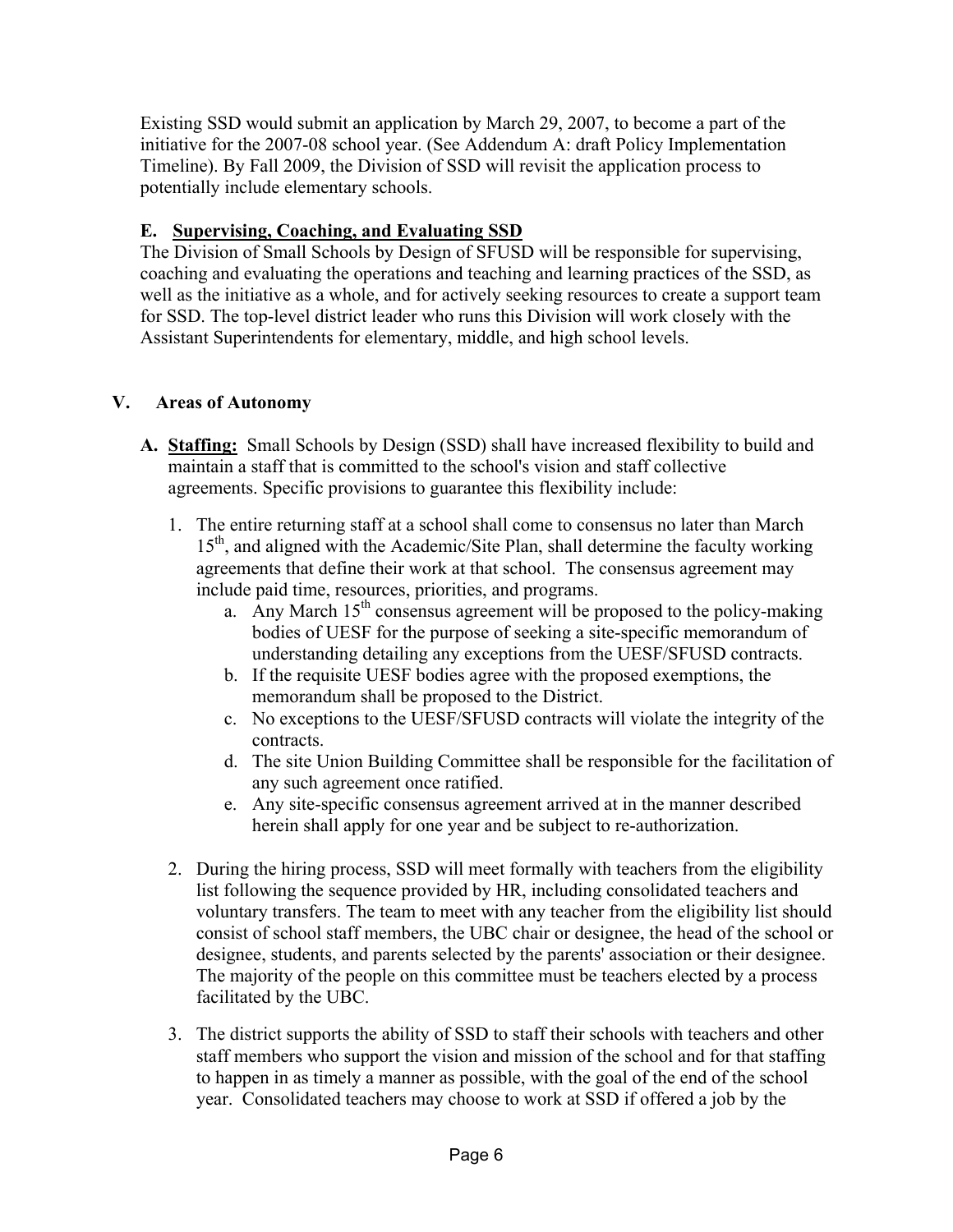school; however, consolidated teachers will not be involuntarily placed in a SSD unless required because there is a 1:1 match (one remaining position for which one consolidated teacher is qualified).

- **B. Budget:** SSD shall receive a lump sum per pupil budget based on an expansion of the Weighted Student Formula (WSF), with the intention of significantly increasing the percentage of per-pupil allocation that is controlled by the schools, in which the school has discretion to fund the best programs and services that most equitably meet the needs of the students and families they serve, while meeting the threshold of compliance with state and federal regulations that do not permit waivers. This includes:
	- 1. SFUSD allocates a lump sum per pupil budget that includes the allocation formulas for WSF and state/federal categorical funds that are distributed to K-12 schools. In addition, SSD will receive direct funding associated with several responsibilities that have traditionally been budgeted centrally in amounts equal to the funding levels that SFUSD central offices would otherwise budget on the their behalf. This additional funding will include but not be limited to the following items: custodial services (based on an agreement with SEIU), day-to-day substitutes, security aides, STAR intervention and support, and Proposition H-funded services.
	- 2. In order to allocate this additional per pupil funding, the district will itemize the associated central office costs, and allow SSD to determine spending plans for these funds.
	- 3. SFUSD will work with stakeholders to examine how SSD, on a pilot basis, could use actual salaries rather than averages to pay for teachers.
	- 4. SSD will be granted up to 7 additional district-funded professional development days. These days are to be used in the summer to plan and adjust curriculum to address district goals around closing the achievement gap. These days are to be paid at the per diem rate.

Note: There are school districts in which schools receive 85% of per pupil allocation.

- **C. Curriculum and Assessment:** SSD shall be accountable for meeting equity and achievement results, set by the Division of SSD, in exchange for the district providing increased autonomy around teaching and learning. (See VI.A. for data points.) SSD will not have lower standards than SFUSD, but will strive to meet or exceed SFUSD results. This includes:
	- 1. SSD shall make their own decisions regarding curriculum, instruction and assessment consistent with California State and District Standards and UC/CSU requirements, including but not limited to text adoption and curriculum format. For any curriculum selected that falls outside of California State and/or SFUSD adopted curriculum, SFUSD and SSD would co-create a process to find an appropriate solution, to include but not be limited to, the option of seeking waivers. This obviously includes any state or locally approved curriculum.
	- 2. SSD shall determine their own graduation requirements aligned with or beyond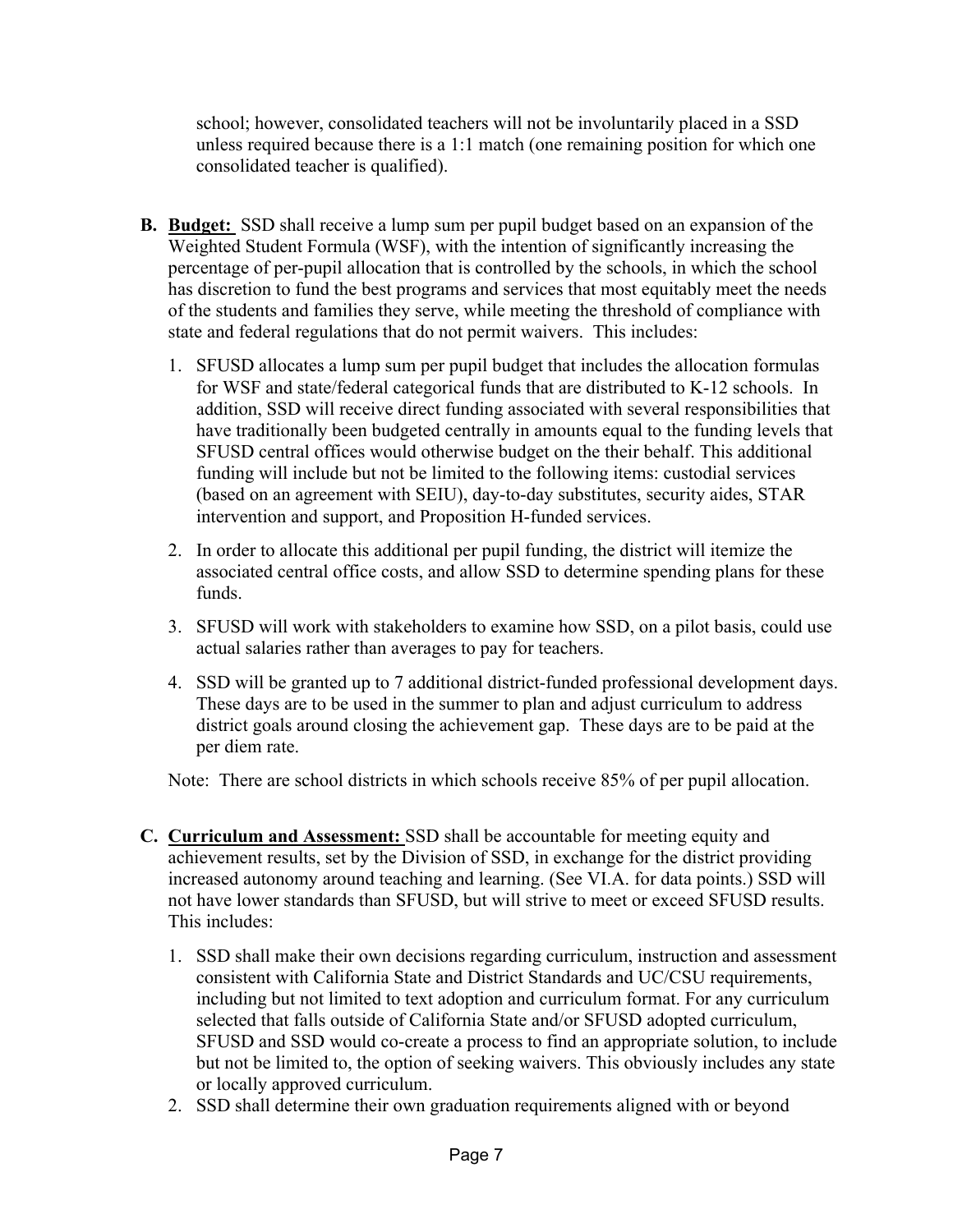California State and District expectations, with an emphasis on competency-based, performance-based assessment, to align with and support their mission.

- 3. SSD shall have autonomy to determine the content, scheduling, and support providers utilized for all professional development activities.
- 4. SSD will co-create a process to receive consistent district support to obtain waivers from the state, when necessary, to support alternative practices used to meet equity and achievement goals. While SSD will participate in state-mandated assessments and practices as all other SFUSD schools do, they will seek to broaden these practices to meet equity and achievement results. And, when these alternative practices require such, SSD and SFUSD will collaborate to seek state waivers. The quality of the state waivers will be assessed by the waiver approval process at the state level.
- 5. Given the increased budgetary flexibility, referenced in the Budget section, and with respect to the full array of academic programs and services such as Multilingual Programs, GATE, Library/Media, Technology, and Professional Development including BTSA (Beginning Teacher Support and Assessment), coaching, trainings, etc., SSD will choose either to build a school-based program or to purchase services from an outside provider or from SFUSD. Selecting non-SFUSD services will increase the responsibilities of school leaders who agree to take on the management of programs at the school-site level that are traditionally managed at the central office level. Any alternatives to the central office providing services must demonstrate compliance with all state and federal regulations, unless a waiver is secured. Regardless of the service provider or pathway chosen, the schools will be held accountable to their annually set equity and achievement goals.
- **D. Instructional Time:** SSD shall have the freedom to set longer or adjusted school days and calendar years, in accordance with California Ed Code and in accordance with the UESF contract and addenda and with timely and thorough parent/guardian notification. Calendars will include the same number of SFUSD-required professional development days as well as additional professional development time, per accessible funding. This includes:
	- 1. SSD have the ability to increase planning and professional development time for faculty, aligned with the Academic/Site Plan.
	- 2. SSD have the ability to increase learning time for students or to allocate learning time in an innovative manner (e.g., internships, service learning, intersession).
	- 3. SSD have the ability to organize the school schedule in ways that maximize learning time for students and planning time for faculty, with an awareness of transportation issues and schedules of nearby schools.
- **E. Governance and Policies:** SSD shall be provided with maximum flexibility to choose the leadership model and governance structure that best fits *school needs*, as long as that model meets key *district needs.*
	- 1. School needs may include leading professional community, flexibility of resources, shared decision-making, shared leadership, increased site-based responsibility, cultivating leadership from within the staff ranks, etc. District needs may include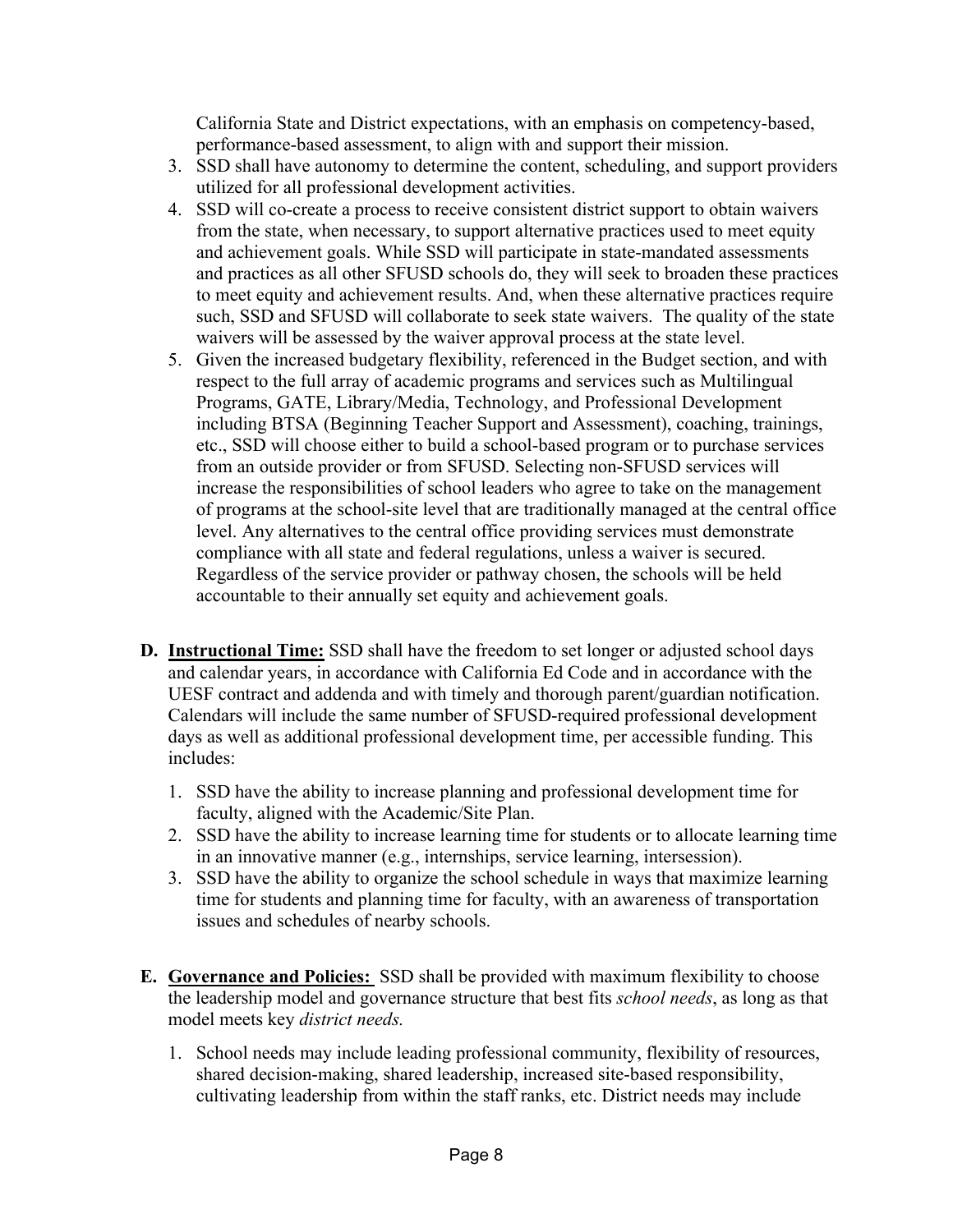communication, accountability, expertise, and compliance.

- 2. SSD may determine a leadership model and governance structure that meets the school's vision, as long as the model meets all applicable federal and state laws and is in accordance with the UASF contract and any agreements made with UASF. When such a leadership model is chosen, it should be arrived at through a collaboration of the school leader(s), the school staff, and the SSC, and must be acceptable to all parties.
- 3. In the event of a leadership vacancy, SSD will interview and recommend a qualified school leader candidate, who the Superintendent will approve or reject, presenting a concrete rationale if the latter. The SSD, represented by the School Site Council, and the Superintendent must come to final agreement on an appropriate candidate.
- 4. Staff of the Division of SSD will adapt and revise the current Principals' Evaluation tool of assessment to measure the effectiveness of the school leader(s). Revisions will serve to align the evaluation process more closely with the SSD particular vision and Academic/Site Plan.
- 5. The decision to move a school leader out of an SSD will be made collaboratively between the district and the SSC, and the district will not move effective leaders, as judged by the SSD leaders' evaluative tool crafted by the Division of Small Schools by Design, unless the leader his/herself requests a transfer. In the event that a school leader requests a transfer and the Superintendent agrees, the SSC may not block that request.
- 6. SSD may propose to receive waivers from specific Board, district, or state policies, procedures, and/or regulations in order to develop distinct policies around a range of issues including promotion, attendance, discipline, and any other areas that help the school implement its vision and close the achievement gap. If an SSD would like to waive any Board or district policy, procedure or regulation or any federal or state law or regulation, it must present its proposal to the Board of Education or its designee, the Superintendent.
- 7. In assessing whether or not to grant or assist an SSD in obtaining a waiver, the Board of Education or its designee, the Superintendent, shall be guided by the following criteria:
	- a. Consistency of the request with the SSD plan and vision approved through the RFP process;
	- b. Assurance of the welfare of students;
	- c. Compliance with all relevant local, state, and federal laws (except that, where necessary and possible, the district will assist the SSD to receive a waiver from state or federal law); and
	- d. Adequate protection of the rights of staff members.
- 8. Demonstration of a plan that meets these criteria will be the basis for waiving relevant district policies for these schools.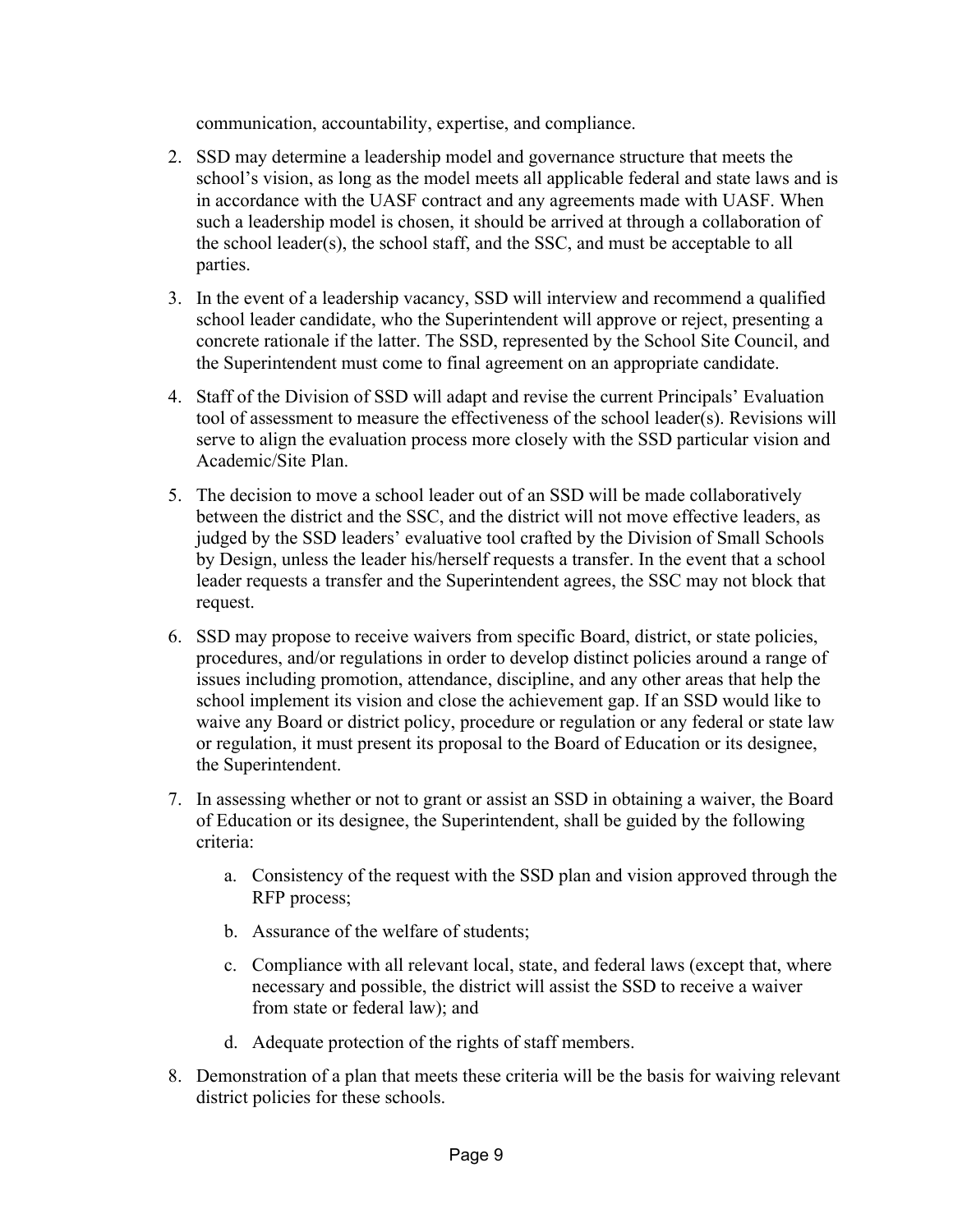- 9. The School Site Council will take on increased governing responsibilities, including school leader hiring, budget approval, and setting of school policies. The Division of SSD will work with other district leaders to develop a training protocol for SSC members at SSD to ensure they are well-prepared for the additional responsibilities.
- **F. Facilities:** When sharing space, the District shall aim to provide SSD with their own identifiable and contiguous space that adequately meets the needs of the school community and facilitates their ability to serve their student population. This includes:
	- 1. SSD, like other SFUSD schools, will have properly equipped offices and classrooms (including technology).
	- 2. SSD sharing a building will enjoy equal access to common facilities (libraries, gyms, etc.).
	- 3. The district will provide SSD with a formal set of protocols to address their annual needs. The School Site Council will present these needs concurrent with the academic planning cycle in the form of a request letter or statement that is reviewed by relevant district staff and responded to within 60 days
	- 4. The district will ensure that facility selection is appropriate to the school's mission, programming, enrollment capacity, and grade level configuration.
	- 5. While a stand alone facility may be more desirable and may be available based on current location or status of available school sites, any shared facility proposals will be determined with an established protocol and timeline and with a detailed plan and schedule of meetings to include school/broader community input.

# **VI. Implementation and Evaluation of Effectiveness of SSD Policy**

# **A. Indicators of SSD effectiveness would include:5**

- 1. Academic achievement data including A-G course completion; CAHSEE passage; graduation/promotion rates; percentage of students who enter and graduate from 2 year and 4-year colleges; performance-based assessment data; and analysis of cohort data from the Math and Reading CST tests, with a trend toward increasing proficiency
- 2. Attendance and drop-out data
- 3. School climate data, including: suspensions and expulsions, violent incidents, student pre and post-survey, teacher pre and post-survey (both surveys will be developed by the Division of SSD and be common to all SSD)
- 4. Parent involvement (determined by a pre and post-survey common to all SSD)

• Evaluations will also measure value added growth.

<sup>5</sup> **Notes:**

<sup>•</sup> All student data will be disaggregated by race, class, gender, ELL, Special Ed, and other subgroups, and evaluation will include a focus on equitable outcomes and closing the achievement gap for these groups.

<sup>•</sup> SSD will strive to produce better results for all students; however, they will not be held to different or inequitable standards from other schools in the district.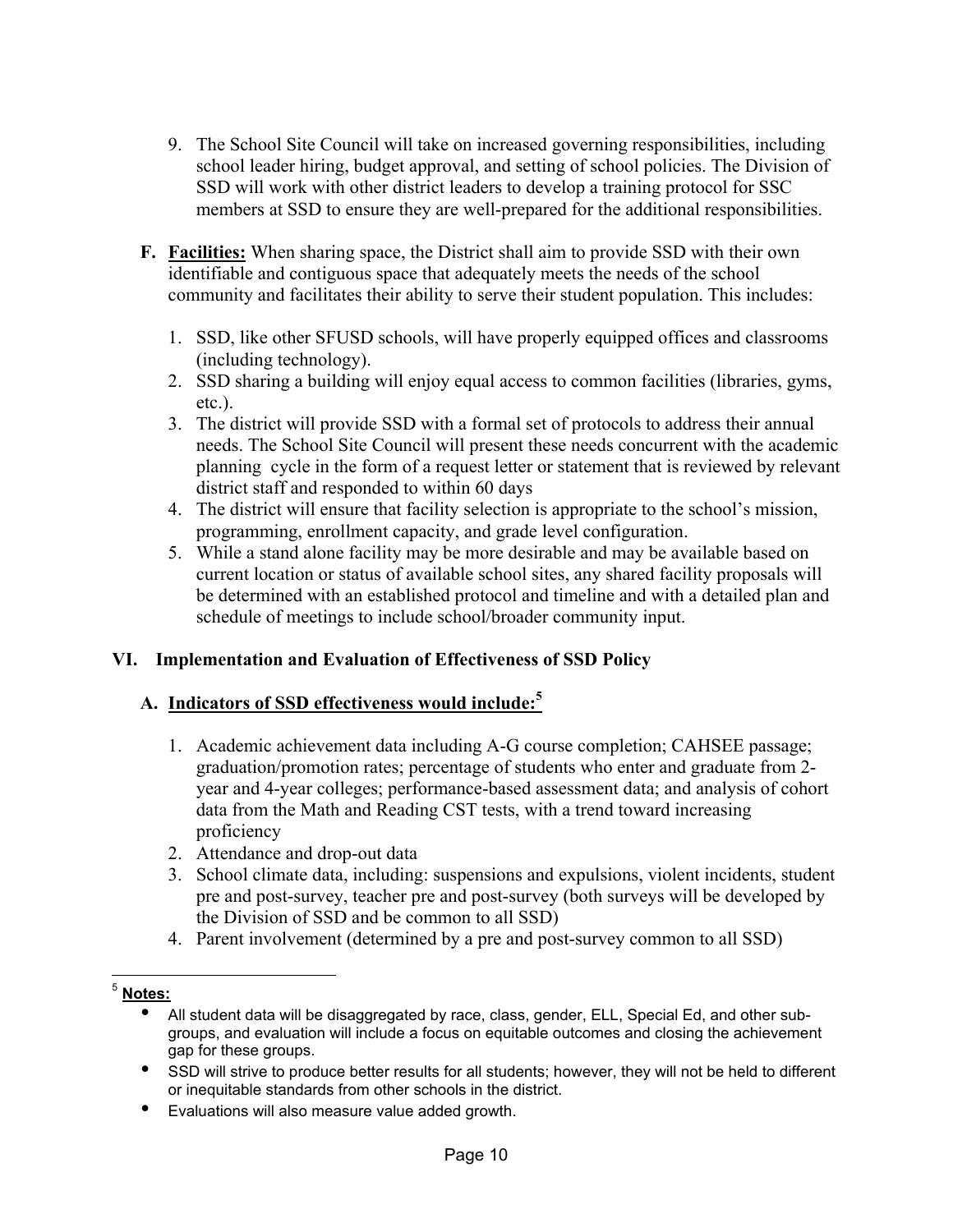5. Teacher retention rate

#### **B. Qualitative Assessment of the Implementation of Characteristics and Core Principles**

1. A rubric will be created by the Division of SSD to measure the implementation level of SSD characteristics and core principles outlined in Section II.A. of this policy as well as progress toward performance benchmarks along the data points in VI.A.

#### **C. The evaluation process of SSD would include:**

- 1. Critical friends visits by other SSD to give feedback, on the rubric referenced in VI.B., toward growth goals.
- 2. School quality review visits by a group representing the breadth of the Small Schools Task Force, at least every two years, and which generate feedback on the rubric referenced in VI.B.
- 3. School quality review teams will be empowered to recommend renewal and, where appropriate, revocation of participation in the initiative to the Division of SSD.

#### **D. Performance benchmarks required to retain autonomies**

- 1. In order to retain autonomies described in Section V, each SSD must meet its established performance benchmarks, incorporating the indicators identified in Section VI.A. Schools will be evaluated based on the qualitative rubric referenced in VI.B. and meeting their own individualized benchmarks, which have been approved by the district and built into their annual Academic Site Plan.
- 2. If a school does not meet its benchmarks for three consecutive years, the Division of SSD can discontinue any given autonomies.

#### **E. Evaluation of Effective Implementation of SSD Policy**

- 1. In year four of the implementation of this policy the Superintendent shall contract for an interim evaluation of the effectiveness of the SSD policy and shall report to the Board of Education with the recommendations to modify, expand or terminate the policy. The evaluation shall include, but not be limited to:
	- a. The fiscal structures and practices of SSD including the amount of revenue generated from various public and private institutions.
	- b. Parental satisfaction and involvement compared to other district schools.
	- c. The pre and post test scores of students attending SSD schools and other student assessment tools.
	- d. Assessment of student achievement and student satisfaction (measured by truancy, tardiness and drop out rates, etc).
	- e. Level of teacher satisfaction.
	- f. The existence of any discrimination and or segregation in SSD schools ad the existence of inequitable distribution of resources throughout the district.